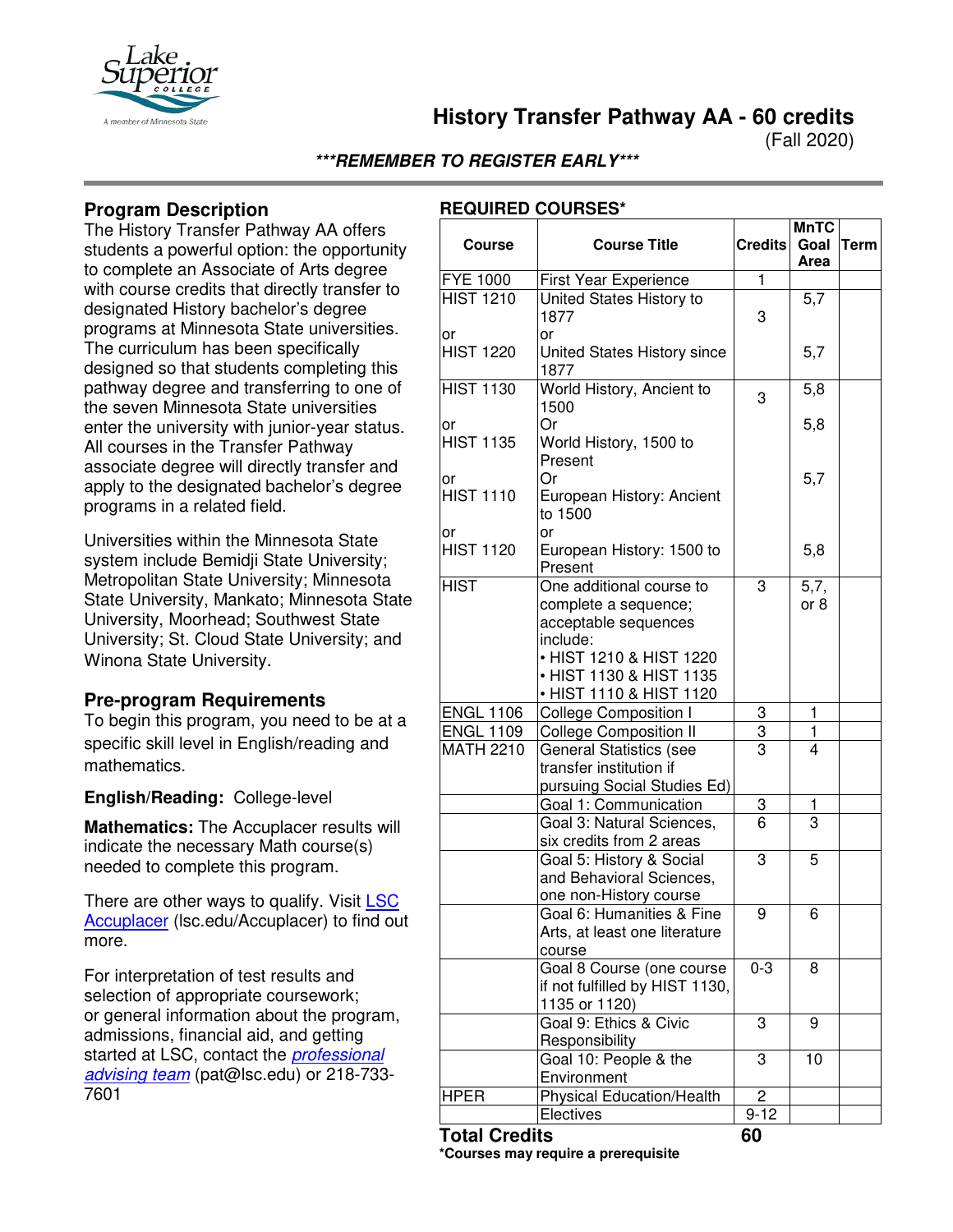

(Fall 2020)

**\*\*\*REMEMBER TO REGISTER EARLY\*\*\***

### **Program Outcomes**

A student completing Lake Superior College's History Transfer Pathway AA and transferring into a designated bachelor's program in History at a Minnesota State University will have junior standing and may complete the bachelor's degree within an additional 60 credits. You will be able to transfer to the following designated majors at Minnesota State universities:

At Bemidji State University: History, BA; History BS

At Metropolitan State University: History, BA

At Minnesota State, Mankato: History, BA; History BS

At Minnesota State, Moorhead: History, BA

At Southwest State University: History, BA

At St. Cloud State University: History, BA

At Winona State University: History, BA

In order to graduate and be guaranteed admission to a Minnesota State university's designated program you must earn an overall grade point average as indicated by the university to which you will transfer.

For more information about the History Transfer Pathway including course descriptions, course prerequisites, and potential career opportunities, [program website](https://degrees.lsc.edu/history-transfer-pathway/) (https://degrees.lsc.edu/history-transfer-pathway/)

**or**

Contact Faculty [Paul Richgruber](mailto:paul.richgruber@lsc.edu) (paul.richgruber@lsc.edu) or 218-733-7741